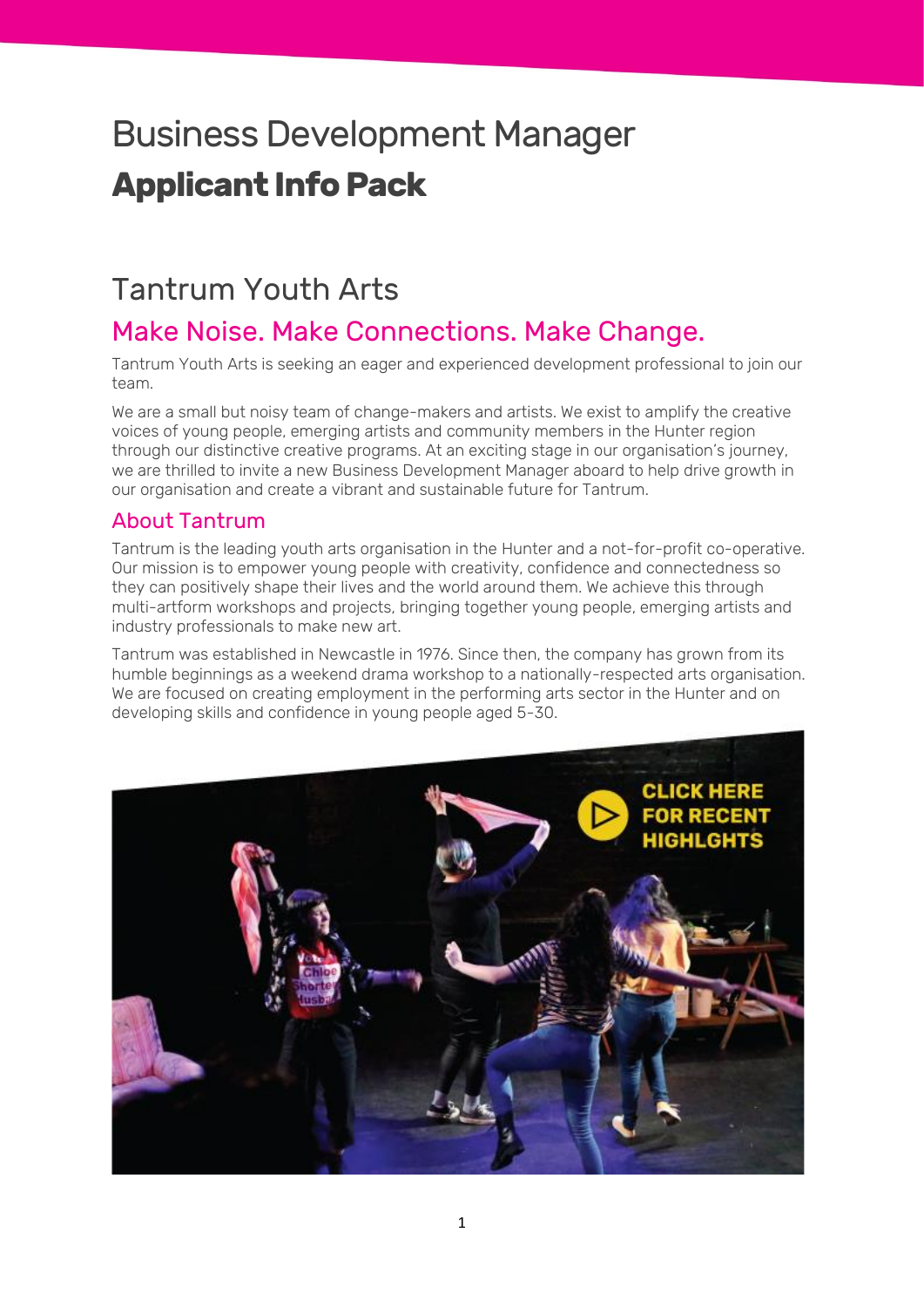# Organisational Chart

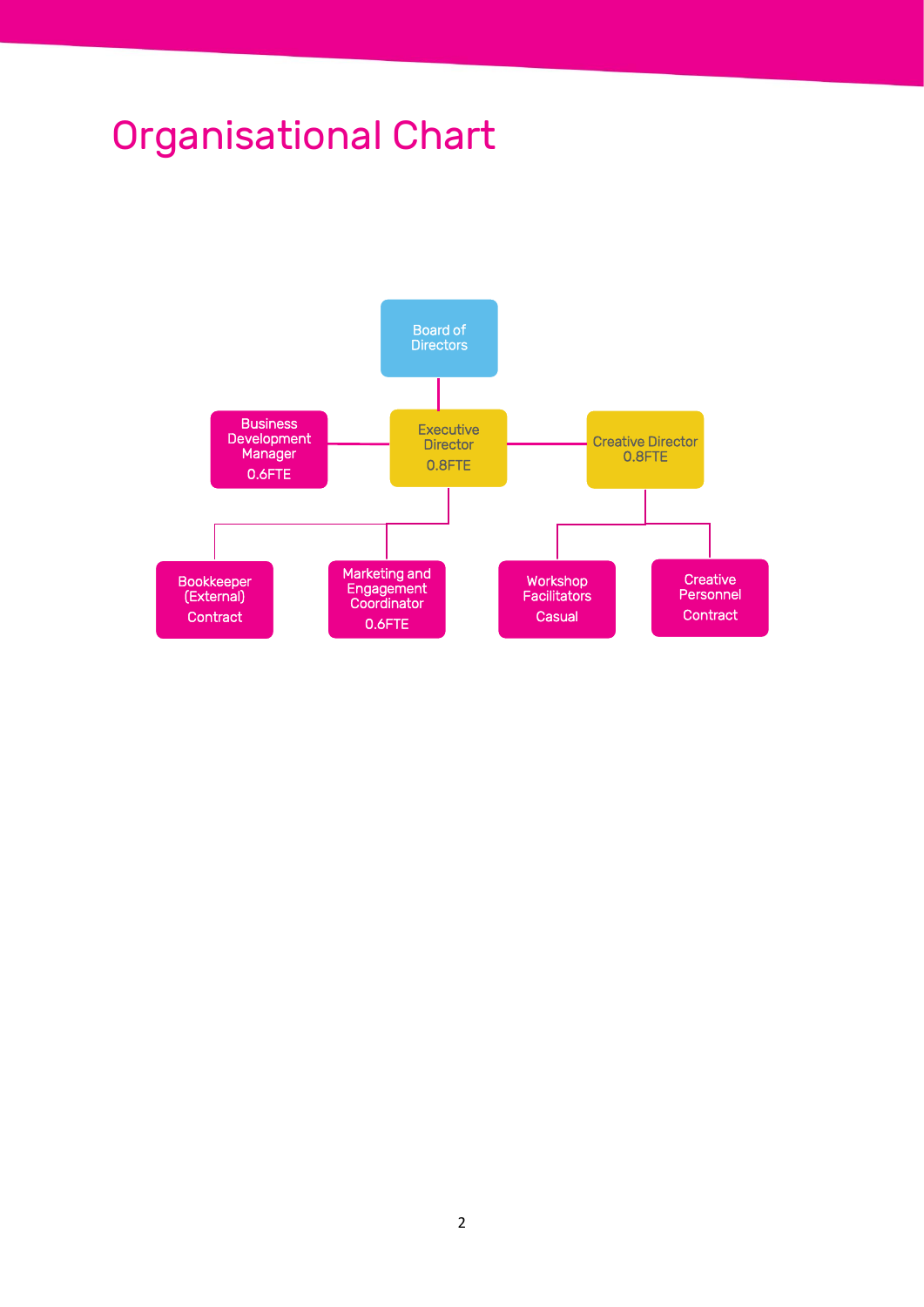# Position Description

Position Title: Business Development Manager

Purpose of Position: The Business Development Manager is responsible for developing and executing a diversified fundraising strategy for Tantrum which is aligned with our Strategic Plan. The Business Development Manager will grow financial support for Tantrum and broker key strategic partnerships to build the sustainability of our programs and operations.

| <b>Position Type</b>           | Part-time, 0.6FTE.<br>Initial 12-month contract with option to extend.                                                                                                                                                                  |
|--------------------------------|-----------------------------------------------------------------------------------------------------------------------------------------------------------------------------------------------------------------------------------------|
| Salary &<br>Conditions:        | \$75,000 negotiable full-time equivalent (paid pro rata based on hours<br>worked) plus superannuation<br>Four weeks annual leave (pro rata) plus an additional week of paid<br>Wellbeing Leave each year.                               |
| Location:                      | Merewether, NSW (with the opportunity to work remotely as negotiated<br>with the Executive Director)                                                                                                                                    |
| Reporting<br>Responsibilities: | The Business Development Manager reports to: Executive Director and<br>the Board of Directors<br>The Business Development Manager works closely with: Creative Director,<br>Marketing and Engagement Coordinator<br>Direct reports: Nil |

## Key Duties and Responsibilities

#### **Strategy**

- Develop and execute a diversified fundraising strategy for Tantrum in collaboration with the Executive Director and Board of Directors
- Identify and secure funding opportunities for existing programs and to develop new programs.

#### Fundraising and Development

- Develop and manage an Annual Giving Program/Calendar including engagement, retention, and acquisition of donors.
- Research, identify and deliver a program of events and online activations to support and sustain Tantrum's donor relationships.
- Write and review grant applications and manage acquittals for government and philanthropic funding.
- Grow commercial and earned income opportunities, including corporate and commercial sponsorship, gifts in kind (including professional services) and collaborative partnerships.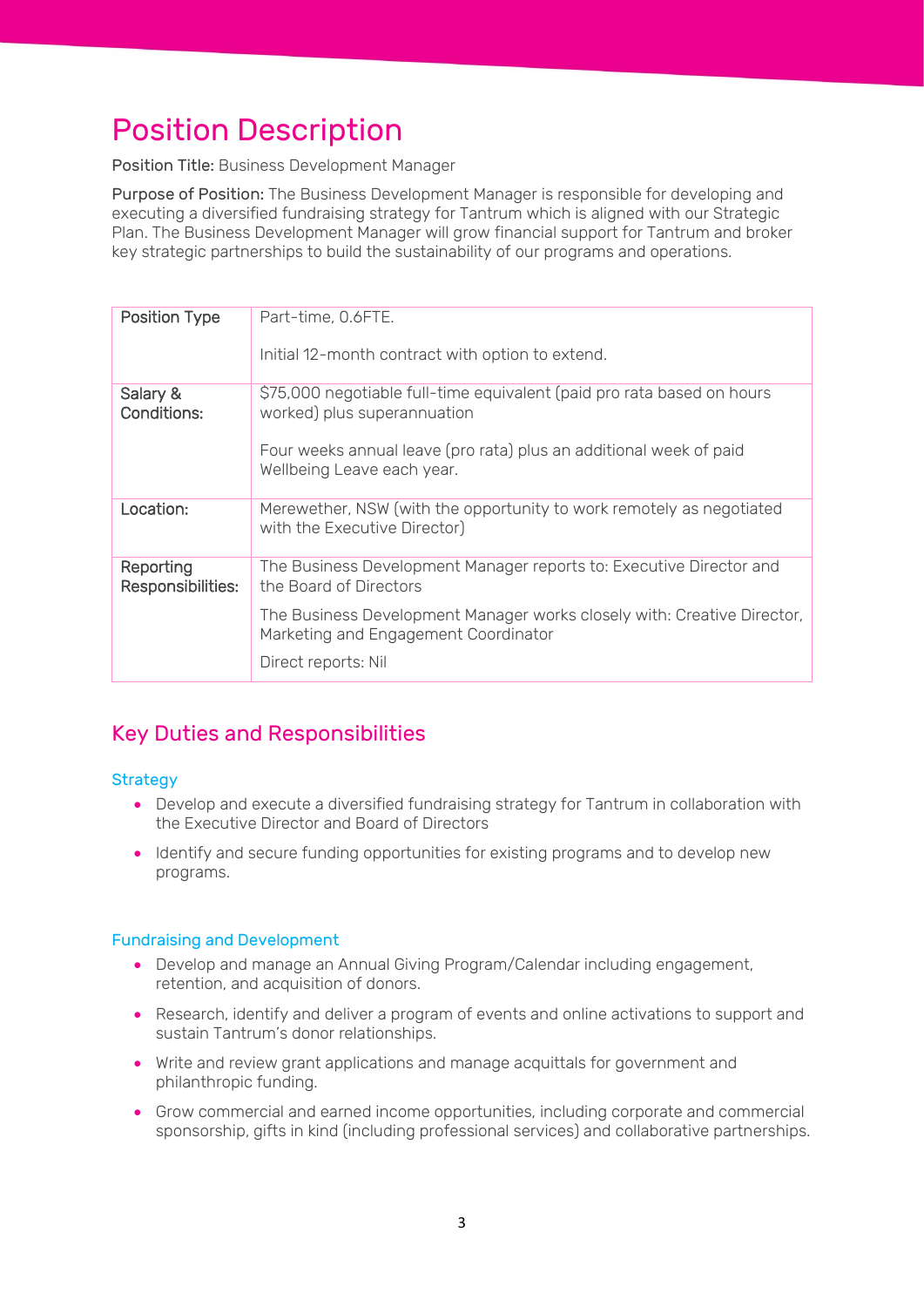#### Stakeholder Relationships

- Effective networking at senior levels within the local community, the arts industry, and the regional political community to raise the profile of Tantrum and ultimately drive revenue.
- Manage and cultivate stakeholder relationships to raise awareness of Tantrum Arts activities and impact.

The success of the position will be measured against annual fundraising targets which must be met or exceeded.

## Selection Criteria

### **Essential**

- Demonstrated experience in fundraising, and proven ability to hit fundraising targets.
- Excellent understanding of the philanthropic sector, knowledge of best practice strategies and current trends in philanthropy.
- Demonstrated experience in developing and managing major giving and annual giving programs. donor identification. cultivation and stewardship.
- Outstanding relationship management and interpersonal skills, and demonstrated capacity to build and maintain strong relationships with potential donors. philanthropic trusts and foundations. corporates, volunteers, staff and Board.
- Highly developed written and oral communication skills and demonstrated experience writing a range of grant applications, proposals and pitch documents.
- High level time management skills with proven ability to manage competing priorities and work to tight deadlines.
- Demonstrated alignment with Tantrum's values and an appreciation of the power of creativity as a tool for social impact.

Tantrum Youth Arts is a child-safe organisation and is committed to the safety and wellbeing of all children accessing our workshops, programs and activities. The successful applicant will be required to obtain and maintain a Working With Children Check and comply with all Child Safety policies and procedures.

We are an inclusive organisation, committed to providing a platform for diverse voices and thought. We encourage people from all backgrounds to apply, including people with a disability, Aboriginal and Torres Strait Islander peoples, people from culturally and linguistically diverse backgrounds, and people identifying as LGBTIQA+.